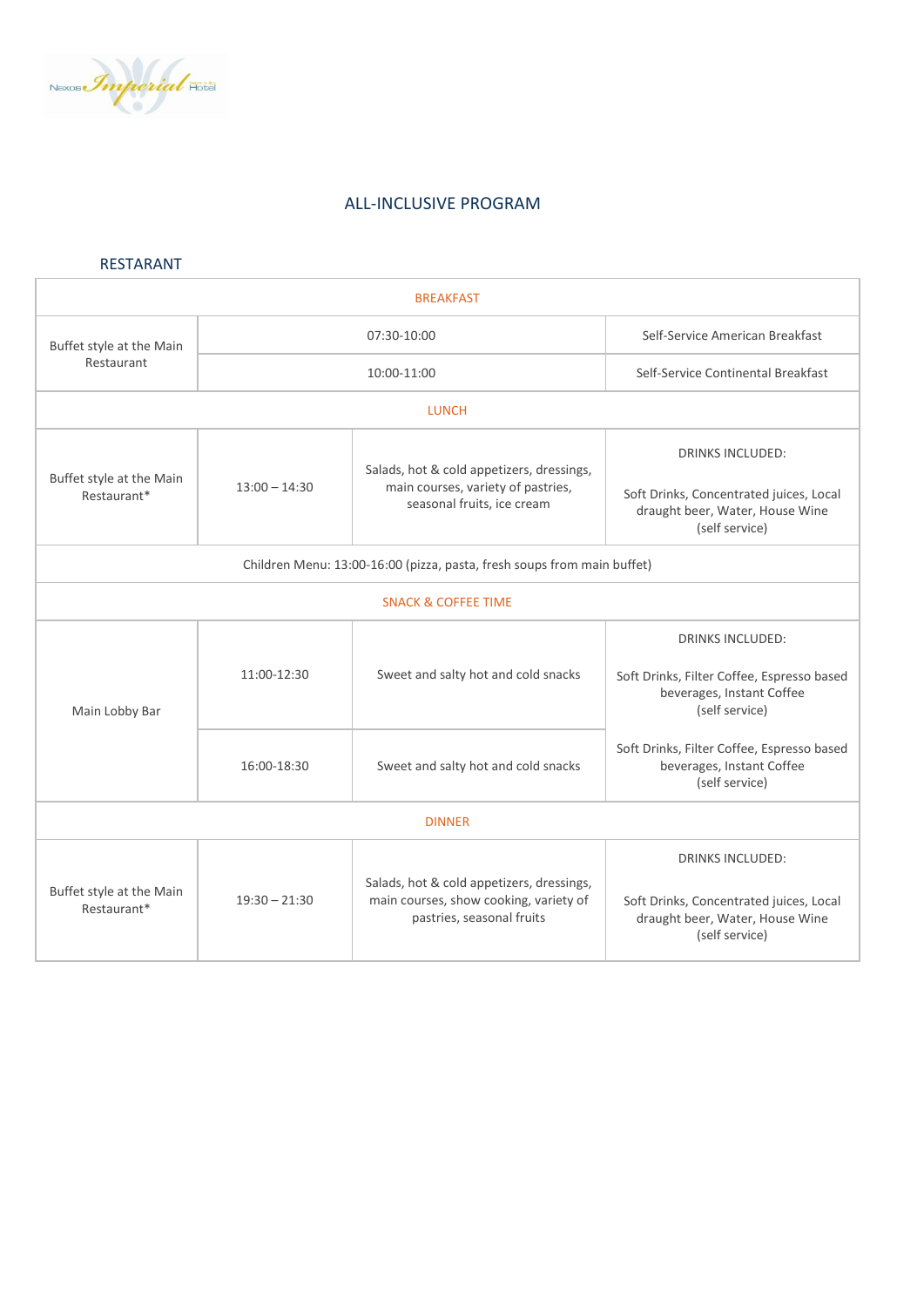

#### BARS

| MAIN BAR 10:00-21:30                                                                                                                                                                                                                        |                                                                                                |  |  |
|---------------------------------------------------------------------------------------------------------------------------------------------------------------------------------------------------------------------------------------------|------------------------------------------------------------------------------------------------|--|--|
| <b>DRINKS INCLUDED:</b>                                                                                                                                                                                                                     | DRINKS NOT INCLUDED:                                                                           |  |  |
| Espresso, cappuccino, water, local refreshments, local draught<br>beer, concentrated juices, cocktails from the menu list, brandy,<br>ouzo, raki, predefined local brand name spirits, glass of wine (all<br>drinks are served in portions) | Champagnes, French Cognac & premium Brandies, label drinks of<br>all kinds & label soft drinks |  |  |
| ROOF GARDEN 19:00-24:00                                                                                                                                                                                                                     |                                                                                                |  |  |
| <b>DRINKS INCLUDED:</b>                                                                                                                                                                                                                     | <b>DRINKS NOT INCLUDED:</b>                                                                    |  |  |
| Espresso, cappuccino, water, local refreshments, local draught<br>beer, concentrated juices, cocktails from the menu list, brandy,<br>ouzo, raki, predefined local brand name spirits, glass of wine (all<br>drinks are served in portions) | Champagnes, French Cognac & premium Brandies, label drinks of<br>all kinds & label soft drinks |  |  |
| SPECIAL EVENTS ARE ON EXTRA CHARGE                                                                                                                                                                                                          |                                                                                                |  |  |

\**Some departments may operate periodically.*

#### BEVERAGE SERVICES (in detail)

Drinks available are:

- Mineral Water: local mineral & sparkling water through self-service dispensers served in glasses or plastic glasses.
- Plain Water, local Soda and soft drinks, Cola, orange, lemonade, soda, tonic: through self-service dispensers served in glasses, or plastic glasses (Magnus Magister brand)
- Local Alcoholic drinks at the Bars: Beer, Wine (White, Red), Vodka, Gin, Whisky, Tequila, and Cocktails (Vodka Orange, Cuba Libre, Gin Tonic) served in glasses etc, or plastic glasses. (Roussalisbros brand)
- Beer: Local beer served by dispensers in glasses, or plastic glasses. (Magnus Magister brand)
- Hot beverages by self-service machines: espresso, cappuccino, late macchiato, hot water for tea, french from the self-service machines; (All other coffees are extra – Freddo Esppresso/Cappucino, Frappe, Greek coffee et.c.)
- Ice creams: served at the main bar of the restaurant from h. 10:00 till h.18:00